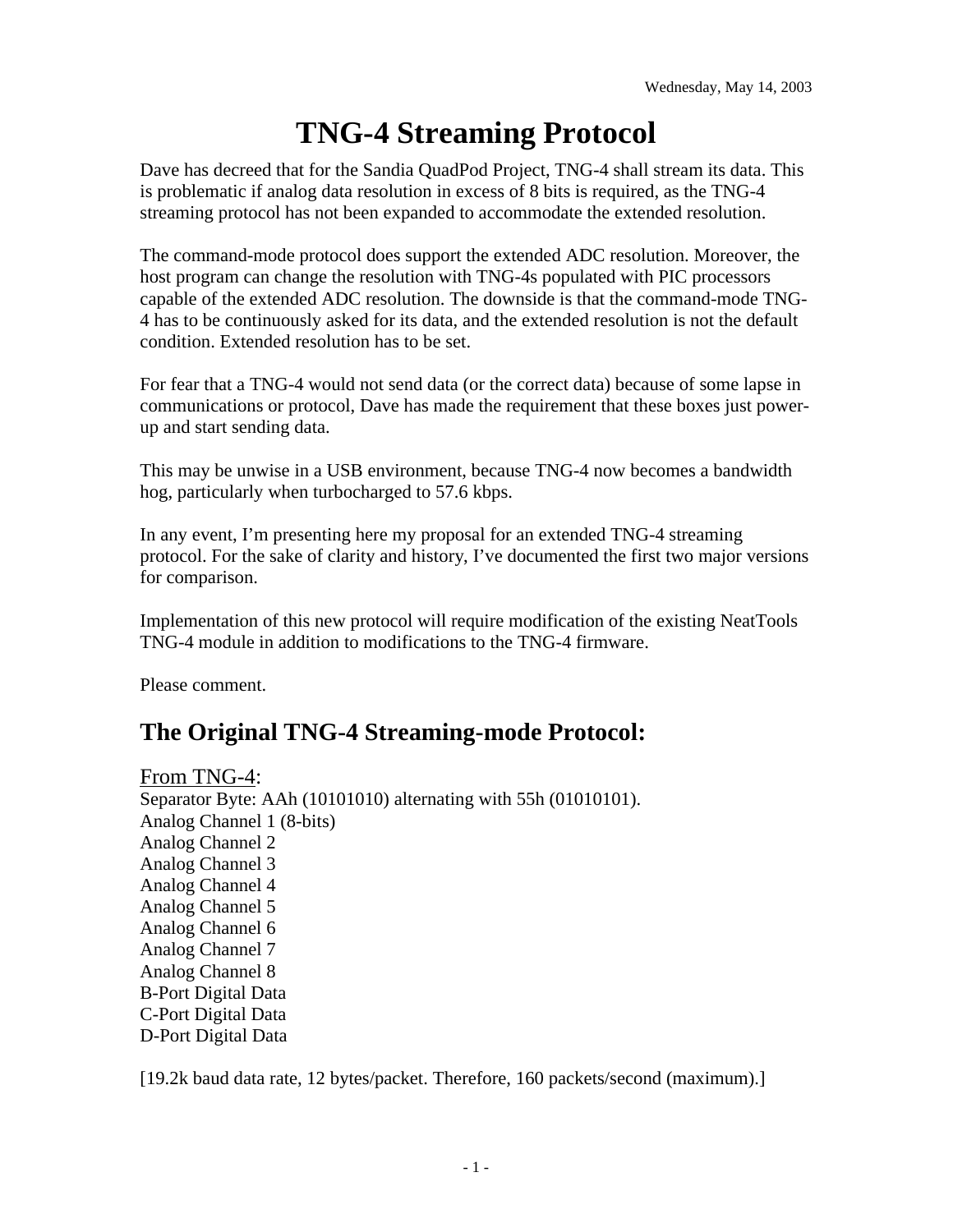To TNG-4:

Separator Byte: A5h (10100101) alternating with 5Ah (01011010).

| Attribute Byte:                          |                                                 |                |    |                |          |   |  |   |                                                                                      |
|------------------------------------------|-------------------------------------------------|----------------|----|----------------|----------|---|--|---|--------------------------------------------------------------------------------------|
|                                          |                                                 | 6              | 5  | $\overline{4}$ | 3        | 2 |  | U |                                                                                      |
|                                          | D4                                              | D <sub>3</sub> | D2 | D <sub>1</sub> | $\Omega$ | D |  | B |                                                                                      |
| If B-bit $=1$ :                          | " $B$ " (42h)                                   |                |    |                |          |   |  |   |                                                                                      |
|                                          |                                                 |                |    |                |          |   |  |   | B-Port Configuration Byte (bit $= 1$ for input, 0 for output)                        |
|                                          |                                                 |                |    |                |          |   |  |   | B-Port Output Data (masked by configuration byte)                                    |
|                                          |                                                 |                |    |                |          |   |  |   |                                                                                      |
| If $C$ -bit=1:                           | "C" $(43h)$                                     |                |    |                |          |   |  |   | Port C bit $0 =$ test switch (input)                                                 |
|                                          | C-Port Configuration Byte<br>C-Port Output Data |                |    |                |          |   |  |   | Port C bit $1 = DAC$ enable line (output)                                            |
|                                          |                                                 |                |    |                |          |   |  |   | Port C bit $3 = SPI$ clock (output)                                                  |
|                                          |                                                 |                |    |                |          |   |  |   | Port C bit $4 = SPI$ data in (input)                                                 |
| If $D$ -bit=1:                           | "D" $(44h)$                                     |                |    |                |          |   |  |   | Port C bit $5 = SPI$ data out (output)                                               |
|                                          | D-Port Configuration Byte                       |                |    |                |          |   |  |   | Port C bit $6 = RS-232$ data out (output)<br>Port C bit $7 = RS-232$ data in (input) |
|                                          | <b>D-Port Output Data</b>                       |                |    |                |          |   |  |   |                                                                                      |
|                                          |                                                 |                |    |                |          |   |  |   |                                                                                      |
|                                          |                                                 |                |    |                |          |   |  |   |                                                                                      |
| If (D1 or D2 or D3 or D4 = 1): "A" (41h) |                                                 |                |    |                |          |   |  |   |                                                                                      |

| If ( $D1 = 1$ ): | DAC Channel 1 Value |
|------------------|---------------------|
| If ( $D2 = 1$ ): | DAC Channel 2 Value |
| If ( $D3 = 1$ ): | DAC Channel 3 Value |
| If ( $D4 = 1$ ): | DAC Channel 4 Value |

Only sections with new data are sent as per the attribute byte. The minimum packet size is two bytes. The maximum packet size is 16 bytes.

The maximum rate that one digital port could be changed is (19.2 kbps=1920 bytes per second / 5 bytes = 384 Hz). Similarly, the maximum rate that one DAC channel could be changed would be 480 Hz. All four DAC channels can be updated at 274 Hz.

## **Latest TNG-4 SPI Streaming-mode Protocol (4/2003):**

This protocol replaces all the current SPI protocols and is **not** backwards-compatible with previous SPI protocols.

1. The attribute byte  $(2<sup>nd</sup> byte)$  of the streaming protocol is modified such that the currently unused bit would be used to signify that SPI information is part of the packet, thusly:

|  | D4   D3   D2   D1   S   D   C   B |  |  |  |
|--|-----------------------------------|--|--|--|

Attribute Byte:  $S=1$  if SPI information is attached; otherwise = 0.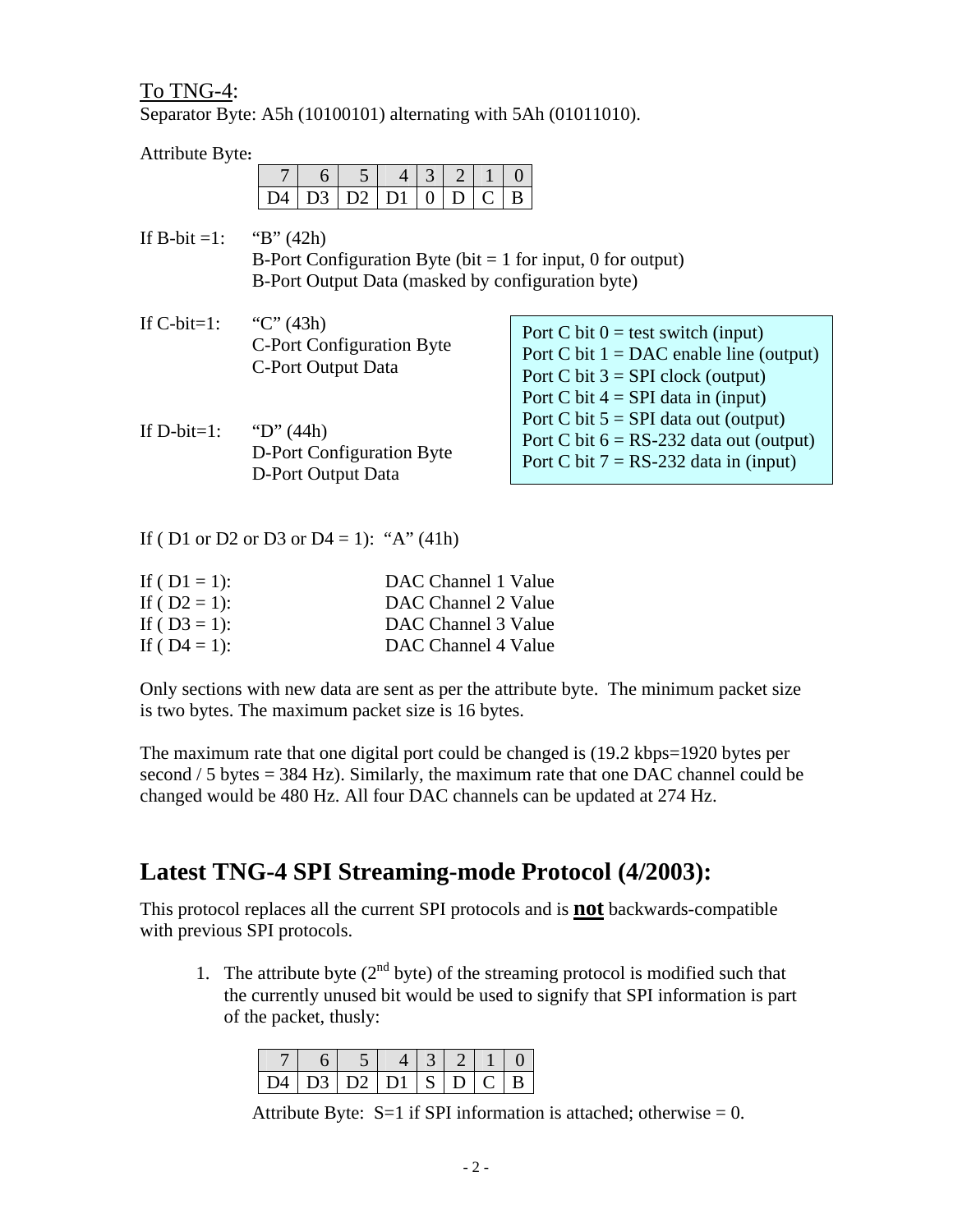2. If S-bit=1: "S" (53h) followed by an SPI flag byte and 1-31 SPI data bytes. The SPI Flag Byte  $= 0$  if no SPI data follows; otherwise:

| $R/W$   S2   S1   S0   CM   D2   D1   D0 |  |  |  |  |
|------------------------------------------|--|--|--|--|

 $R/W$ : This bit = 0 when data is output only. This bit  $= 1$  when reading data.

#### S2-S0: These bits specify which SPI enable line to use.

 $000 =$  Port C bit 2  $001 =$  Port D bit 7  $010 =$  Port D bit 6  $011$  = Port D bit 5  $100 =$  Port D bit 4  $101 =$  Port D bit 3  $110 =$  Port D bit 2  $111 =$  Port D bit 1

CM: This bit=ON causes a reinterpretation of the SPI flag byte. No SPI data is sent, and the next byte in the stack is expected to be another SPI flag byte (or 0).

With CM=1 The SPI flag byte is interpreted as:

|  | $---$ |  | --- | PM. |  |
|--|-------|--|-----|-----|--|

SMP = SSPSTAT:SMP bit for PIC with same meaning.

- $0 =$  Input sampled at end of output (default).
- $1 =$  Input sampled in middle of output bit.

 $CKE = SSPSTAT:CKE$  bit for PIC with same meaning.

- $0 =$  Data output on leading edge of clock.
- $1 =$  Data output on trailing edge of clock (default).

 $CKP = SSPCON:CKP$  bit for PIC with same meaning.

- $0 =$  Clock normally low (default).
- $1 = \text{Clock normally high.}$
- SSPM1 and SSPM0 set the clock rate. 00=FOSC/4 (1MHz, default) 01=FOSC/16 (250kHz).
	- 10=FOSC/64 (62.5kHz).
	- 11=undefined (don't do it!).

This command redefines SPI operations until the next SPI configuration byte is received or TNG-4 is power-cycled.

Please note that the DAC is an SPI device and that changes to SPI function may adversely affect the operation of the built-in DAC.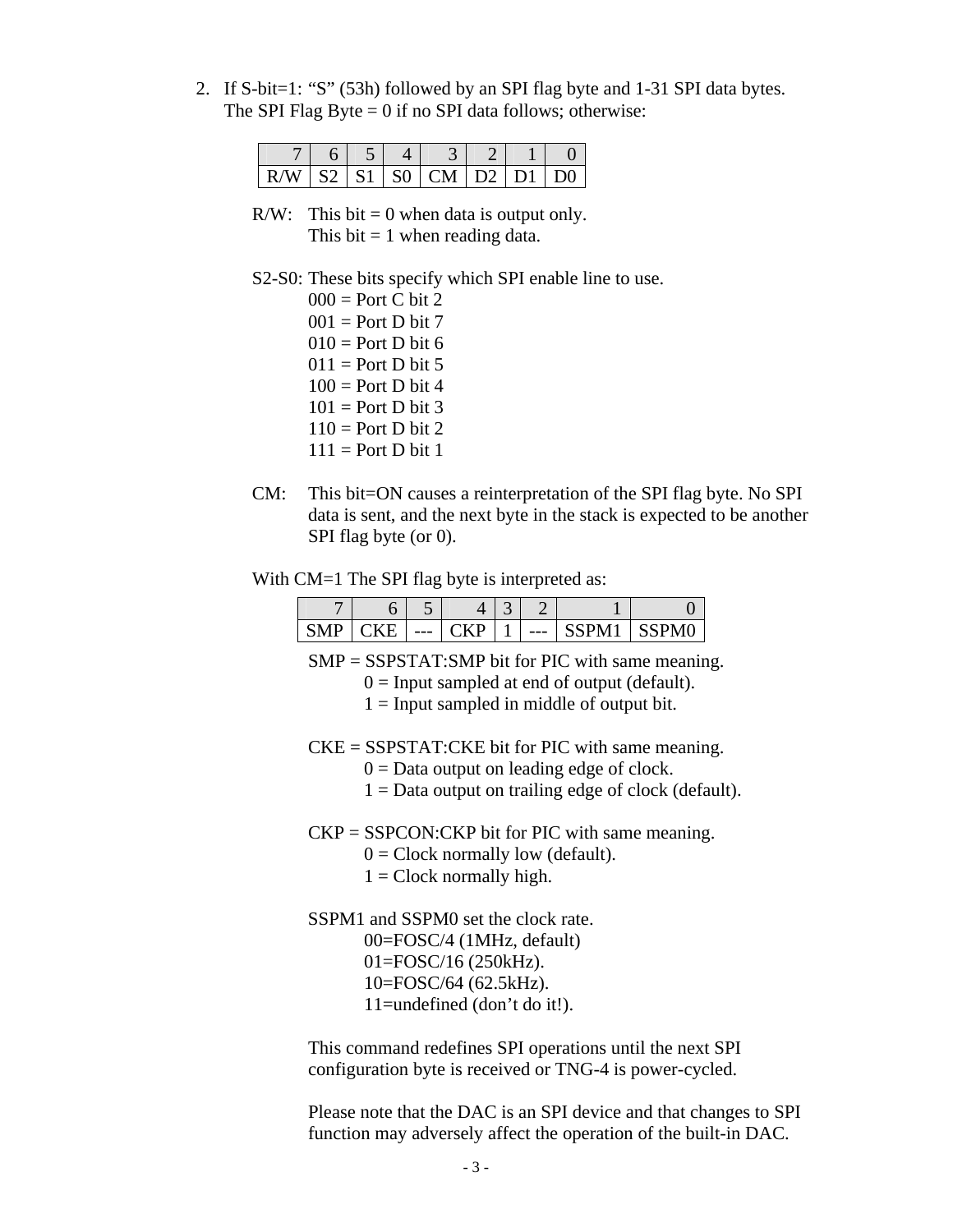D2-D0: These bits specify the number of data bytes to send/receive (1-7). If  $D2-D0 = 7$  the next byte in the sequence will be interpreted as the number of SPI bytes to send and/or receive. If the byte is 0, no bytes are sent. Do not exceed 31 bytes!

> This protocol will support MAX3100/3110 operations if you do the initialization yourself, and send two bytes where the first byte is always 080h.

3. When requesting that SPI-data be read back, after the normal outgoing data stream completes transmission and SPI data is being sent, TNG-4 will send a 0FFh byte instead of the separator character. SPI data will be returned in the same form and order that it was requested including the SPI-flag bytes.

The following is an example:

From computer: A5 08 53 92 xx yy

This says send an SPI message. The message is two bytes (xx and yy) using Port D bit 7 as the enable line and which should return SPI data.

From TNG-4: AA a1 a2 a3 a4 a5 a6 a7 a8 bd cd dd ED e0 e1 e2 e3 FF 92 xx yy

This message is the usual 8 analog channels (a1-a8) and digital I/O ports (bd, cd, and dd) followed by extended resolution A/D data bytes and the returned SPI data.

### **New Extended-Resolution TNG-4 Streaming-mode Protocol: (proposed 5/14/2003)**

PIC microcontrollers are available that support 10 and 12-bit ADC resolutions (for example, PIC16F874 (10-bit) and PIC16C774 (12-bits). These processors also run at clock speeds of up to 20 MHz.

The extended-resolution ADC microcontrollers support left- or right-justifying the ADC result in 2 byte-wide registers. This protocol will use the left-justified format. If the bits are left justified in the word, the receiver doesn't have to make distinctions between the two extended bit resolutions when mapping the ADC result to voltage.

There will be no mechanism (at this time) for changing the ADC resolution. A TNG-4 will use 8-bit, 10-bit, or 12-bit ADC resolution depending on the processor installed in the TNG-4.

The first change from the TNG-4 SPI protocol is the separator byte. The 10- or 12-bit version of TNG-4 will utilize that same pair of separator bytes for both incoming and outgoing data streams. This is a change from the AAh/55h separator for 8-bit TNG-4s.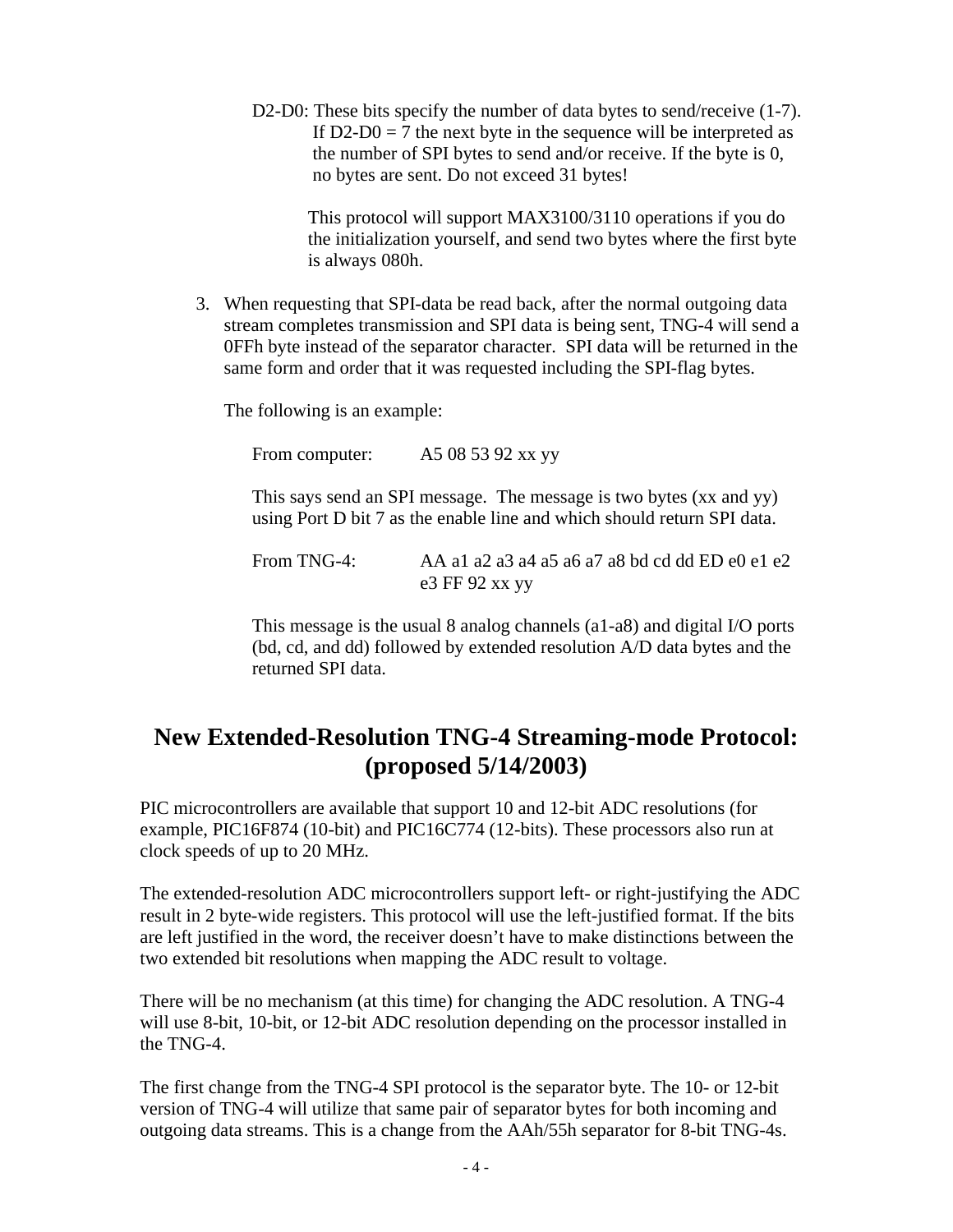The second change is the addition of 4 extra bytes in the data packets from TNG-4. These 4 bytes contain the packed least significant bits for the 8 ADC channels. The least significant bits for an ADC channel (2 or 4::10-bits or 12-bits) are left-justified in the nibble corresponding to that channel. Odd-numbered channels (when counting from 1) are located in the upper nibble (bits 4-7); even-numbered channels are located in the lower nibble (bits 0-3).

#### From TNG-4:

Separator Byte: A5h (10100101) alternating with 5Ah (01011010). Analog Channel 1 Most significant byte (MSB): 8-bits Analog Channel 2 MSB Analog Channel 3 MSB Analog Channel 4 MSB Analog Channel 5 MSB Analog Channel 6 MSB Analog Channel 7 MSB Analog Channel 8 MSB Analog Channel 1 and 2 Least significant bits (LSB) combined into one byte Analog Channel 3 and 4 LSB Analog Channel 5 and 6 LSB Analog Channel 7 and 8 LSB B-Port Digital Data C-Port Digital Data D-Port Digital Data

[57.6 kbps data rate, 16 bytes/packet. Therefore, 360 packets/second (maximum).]

### To TNG-4:

Separator Byte: A5h (10100101) alternating with 5Ah (01011010).

#### Attribute Byte**:**

|  |  | ות ו-צוומו למוזמו |  | $C + F$ |  |
|--|--|-------------------|--|---------|--|

If B-bit =1: "B" (42h) B-Port Configuration Byte (bit  $= 1$  for input, 0 for output) B-Port Output Data (masked by configuration byte)

- If C-bit=1: "C"  $(43h)$ C-Port Configuration Byte C-Port Output Data
- If D-bit=1: "D"  $(44h)$ D-Port Configuration Byte D-Port Output Data

| Port C bit $0 =$ test switch (input)      |
|-------------------------------------------|
| Port C bit $1 = DAC$ enable line (output) |
| Port C bit $3 = SPI$ clock (output)       |
| Port C bit $4 = SPI$ data in (input)      |
| Port C bit $5 = SPI$ data out (output)    |
| Port C bit $6 = RS-232$ data out (output) |
| Port C bit $7 = RS-232$ data in (input)   |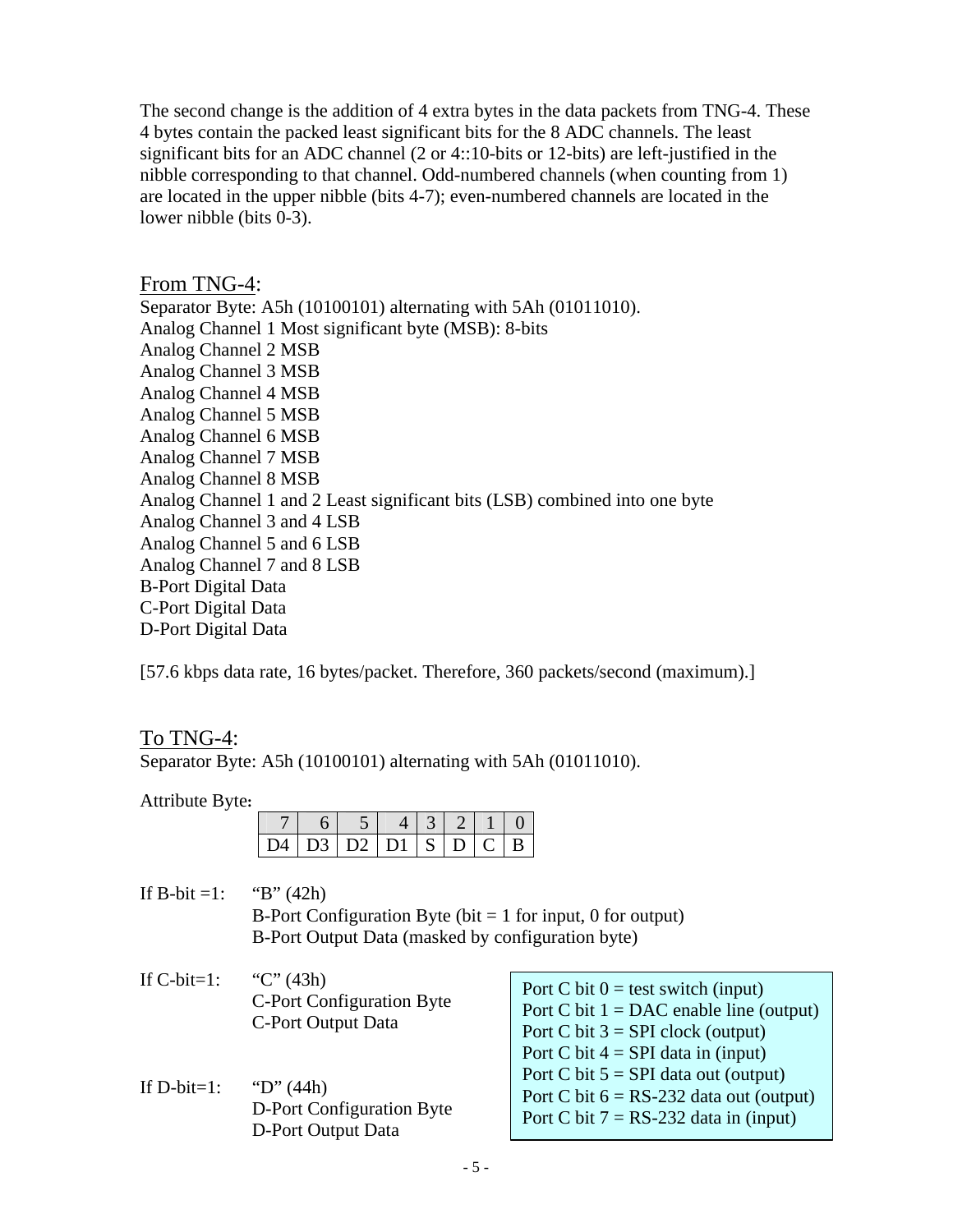If ( D1 or D2 or D3 or D4 = 1): "A" (41h)

| If ( $D1 = 1$ ): | DAC Channel 1 Value |
|------------------|---------------------|
| If ( $D2 = 1$ ): | DAC Channel 2 Value |
| If ( $D3 = 1$ ): | DAC Channel 3 Value |
| If ( $D4 = 1$ ): | DAC Channel 4 Value |

 $S=1$  if SPI information is attached; otherwise = 0.

Only sections with new data are sent as per the attribute byte. The minimum packet size is two bytes. The maximum packet size is 16 bytes.

If S-bit=1: "S" (53h) followed by an SPI flag byte and 1-31 SPI data bytes. The SPI Flag Byte  $= 0$  if no SPI data follows; otherwise:

|                            |  | $6 \mid 5 \mid 4 \mid 3 \mid 2 \mid 1 \mid 0$ |  |  |
|----------------------------|--|-----------------------------------------------|--|--|
| $R/W$ S2 S1 S0 CM D2 D1 D0 |  |                                               |  |  |

R/W: This bit  $= 0$  when data is output only. This bit  $= 1$  when reading data.

- S2-S0: These bits specify which SPI enable line to use.
	- $000 =$  Port C bit 2  $001 =$  Port D bit 7  $010 =$  Port D bit 6  $011$  = Port D bit 5  $100 =$  Port D bit 4  $101 =$  Port D bit 3  $110 =$  Port D bit 2  $111 =$  Port D bit 1
- CM: This bit=ON causes a reinterpretation of the SPI flag byte. No SPI data is sent, and the next byte in the stack is expected to be another SPI flag byte (or 0).

With CM=1 The SPI flag byte is interpreted as:

|    | . .   |   |       |  |
|----|-------|---|-------|--|
| -- | $---$ | υ | $---$ |  |

SMP = SSPSTAT:SMP bit for PIC with same meaning.

- $0 =$  Input sampled at end of output (default).
- $1 =$  Input sampled in middle of output bit.
- CKE = SSPSTAT:CKE bit for PIC with same meaning.
	- $0 =$ Data output on leading edge of clock.
	- $1 =$  Data output on trailing edge of clock (default).

 $CKP = SSPCON:CKP$  bit for PIC with same meaning.